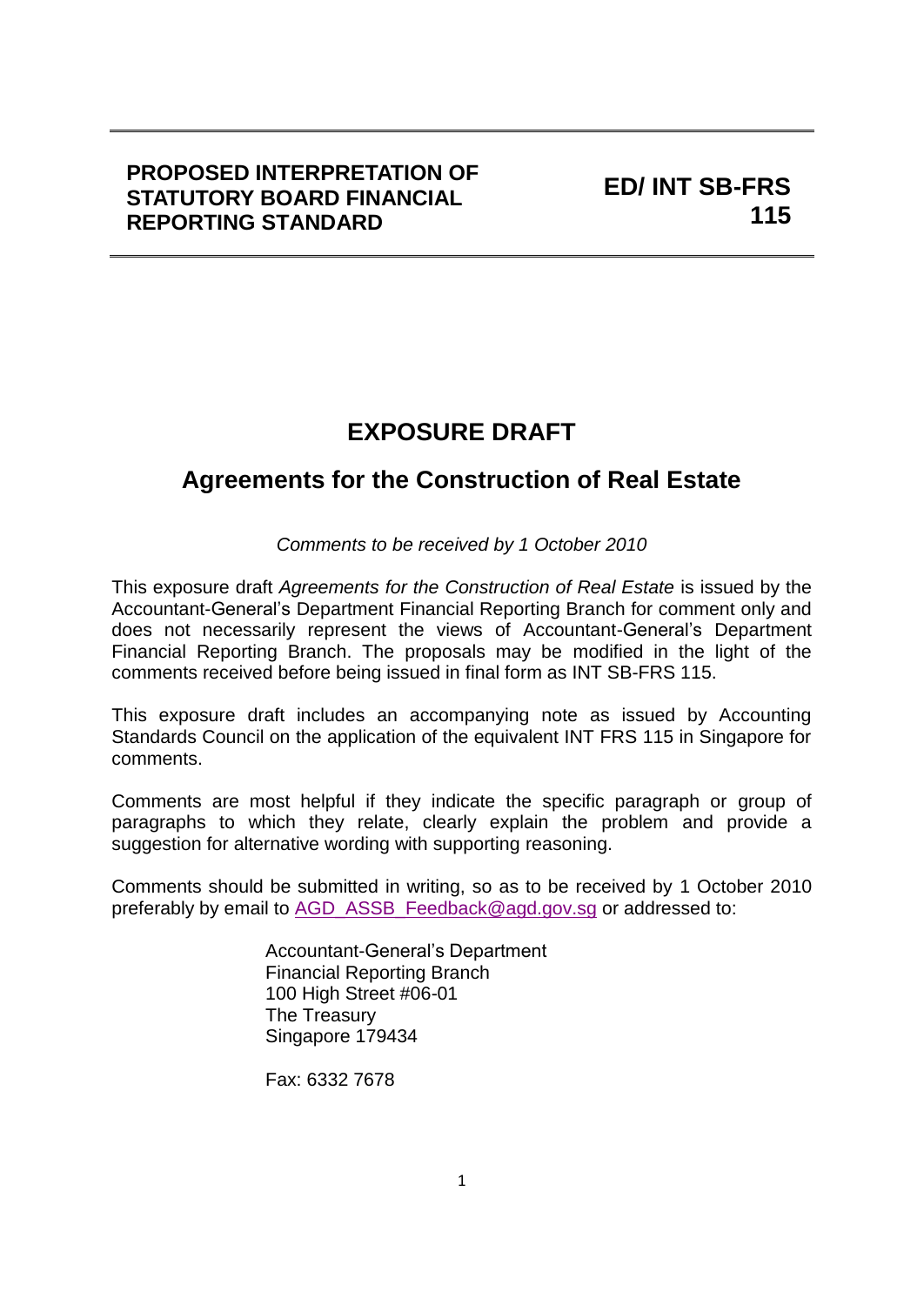# **CONTENTS**

*paragraphs*

| <b>ED INT SB-FRS 115</b><br><b>AGREEMENTS FOR THE CONSTRUCTION OF REAL ESTATE</b> |           |
|-----------------------------------------------------------------------------------|-----------|
| <b>REFERENCES</b>                                                                 |           |
| <b>BACKGROUND</b>                                                                 | $1 - 3$   |
| <b>SCOPE</b>                                                                      | $4 - 5$   |
| <b>ISSUES</b>                                                                     | 6         |
| <b>CONSENSUS</b>                                                                  | $7 - 21$  |
| Determining whether the agreement is within the scope of SB-FRS 11 or SB-FRS 18   | $10 - 12$ |
| Accounting for revenue from the construction of real estate                       | $13 - 19$ |
| <b>Disclosures</b>                                                                | $20 - 21$ |
| AMENDMENT TO THE APPENDIX TO SB-FRS 18                                            | $22 - 23$ |
| <b>EFFECTIVE DATE AND TRANSITION</b>                                              | $24 - 25$ |
| <b>INFORMATION NOTE</b>                                                           |           |
| Analysis of a single agreement for the construction of real estate                |           |
| <b>ILLUSTRATIVE EXAMPLES</b>                                                      |           |

**ACCOMPANYING NOTE ON APPLICATION OF INT FRS 115 IN SINGAPORE**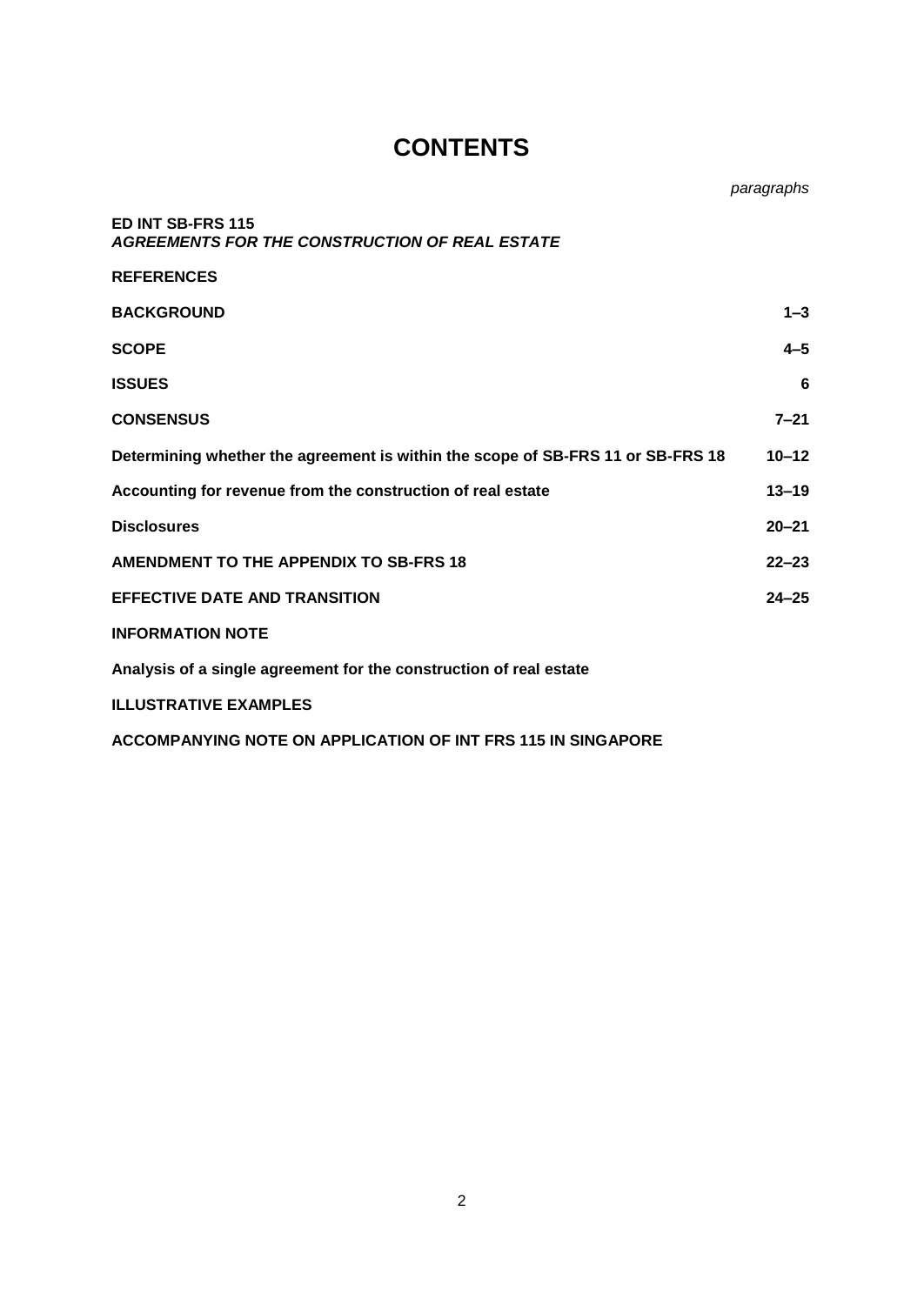Exposure Draft: Interpretation of Statutory Board Financial Reporting Standard (ED INT SB-FRS) 115 *Agreements for the Construction of Real Estate* is set out in paragraphs 1–25. ED INT SB-FRS 115 is accompanied by an information note and illustrative examples. The scope and authority of Interpretations are set out in the *Preface to Statutory Board Financial Reporting Standards*.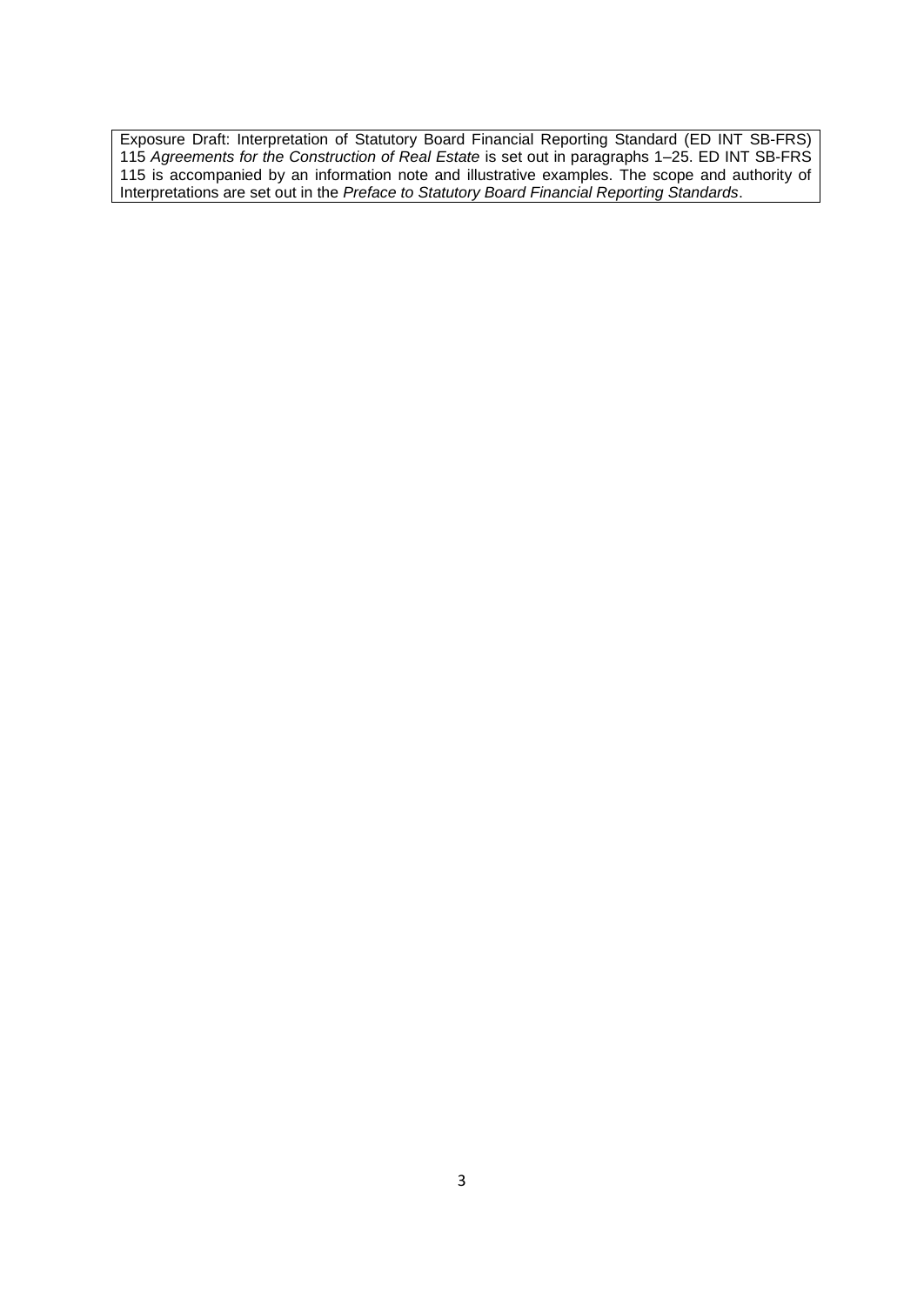# **EXPOSURE DRAFT INTERPRETATION OF STATUTORY BOARD FINANCIAL REPORTING STANDARD INT SB-FRS 115**

## *Agreements for the Construction of Real Estate*

## **References**

- SB-FRS 1 *Presentation of Financial Statements*
- SB-FRS 8 *Accounting Policies, Changes in Accounting Estimates and Errors*
- SB-FRS 11 *Construction Contracts*
- SB-FRS 18 *Revenue*
- SB-FRS 37 *Provisions, Contingent Liabilities and Contingent Assets*
- INT SB-FRS 112 *Service Concession Arrangements*
- INT SB-FRS 113 *Customer Loyalty Programmes*

## **Background**

- 1 In the real estate industry, entities that undertake the construction of real estate, directly or through subcontractors, may enter into agreements with one or more buyers before construction is complete. Such agreements take diverse forms.
- 2 For example, entities that undertake the construction of residential real estate may start to market individual units (apartments or houses) 'off plan', ie while construction is still in progress, or even before it has begun. Each buyer enters into an agreement with the entity to acquire a specified unit when it is ready for occupation. Typically, the buyer pays a deposit to the entity that is refundable only if the entity fails to deliver the completed unit in accordance with the contracted terms. The balance of the purchase price is generally paid to the entity only on contractual completion, when the buyer obtains possession of the unit.
- 3 Entities that undertake the construction of commercial or industrial real estate may enter into an agreement with a single buyer. The buyer may be required to make progress payments between the time of the initial agreement and contractual completion. Construction may take place on land the buyer owns or leases before construction begins.

## **Scope**

- 4 This Interpretation applies to the accounting for revenue and associated expenses by entities that undertake the construction of real estate directly or through subcontractors.
- 5 Agreements in the scope of this Interpretation are agreements for the construction of real estate. In addition to the construction of real estate, such agreements may include the delivery of other goods or services.

#### **Issues**

6 The Interpretation addresses two issues: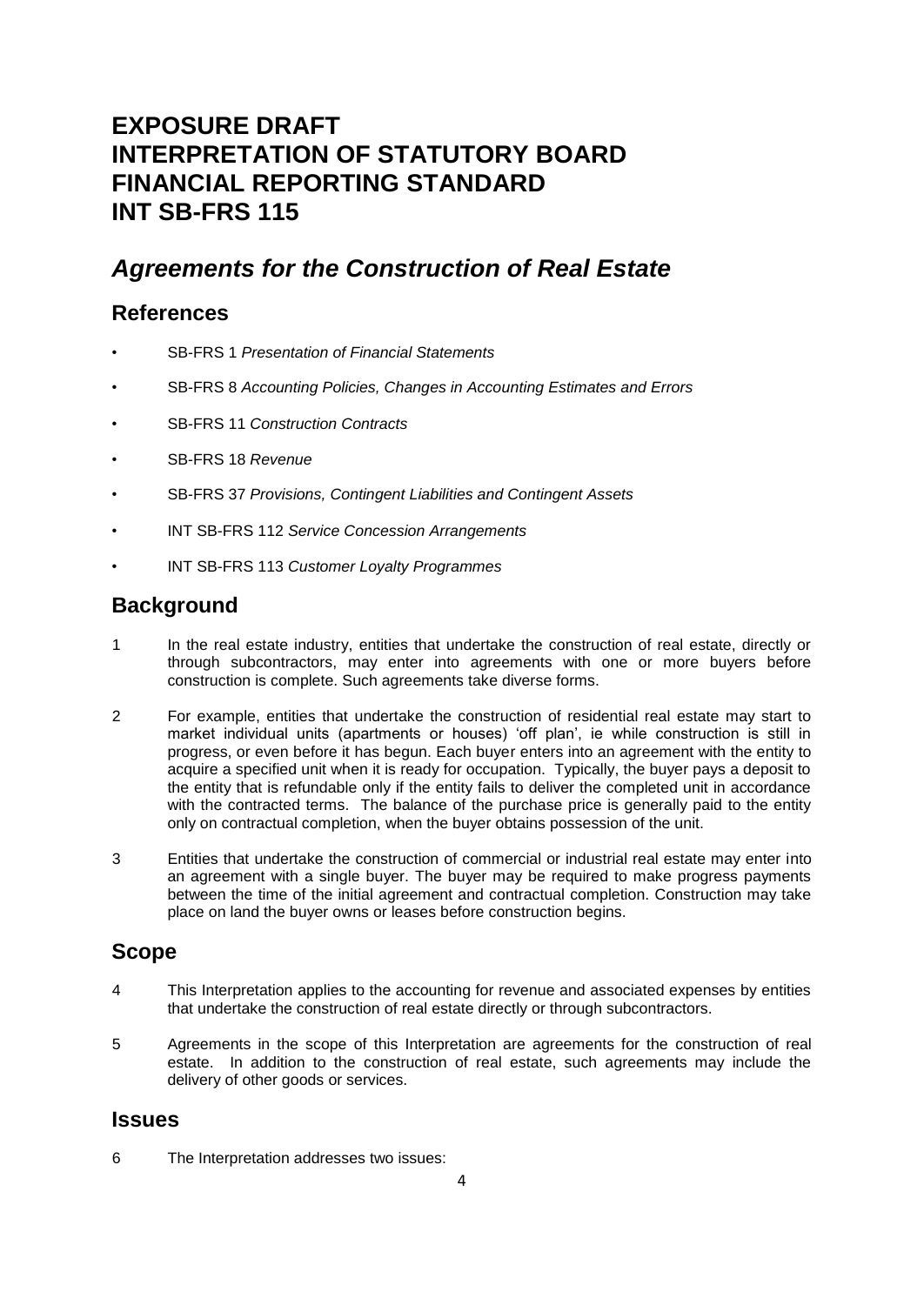- (a) Is the agreement within the scope of SB-FRS 11 or SB-FRS 18?
- (b) When should revenue from the construction of real estate be recognised?

## **Consensus**

- 7 The following discussion assumes that the entity has previously analysed the agreement for the construction of real estate and any related agreements and concluded that it will retain neither continuing managerial involvement to the degree usually associated with ownership nor effective control over the constructed real estate to an extent that would preclude recognition of some or all of the consideration as revenue. If recognition of some of the consideration as revenue is precluded, the following discussion applies only to the part of the agreement for which revenue will be recognised.
- 8 Within a single agreement, an entity may contract to deliver goods or services in addition to the construction of real estate (eg a sale of land or provision of property management services). In accordance with paragraph 13 of SB-FRS 18, such an agreement may need to be split into separately identifiable components including one for the construction of real estate. The fair value of the total consideration received or receivable for the agreement shall be allocated to each component. If separate components are identified, the entity applies paragraphs 10–12 of this Interpretation to the component for the construction of real estate in order to determine whether that component is within the scope of SB-FRS 11 or SB-FRS 18. The segmenting criteria of SB-FRS 11 then apply to any component of the agreement that is determined to be a construction contract.
- 9 The following discussion refers to an agreement for the construction of real estate but it also applies to a component for the construction of real estate identified within an agreement that includes other components.

#### **Determining whether the agreement is within the scope of SB-FRS 11 or SB-FRS 18**

- 10 Determining whether an agreement for the construction of real estate is within the scope of SB-FRS 11 or SB-FRS 18 depends on the terms of the agreement and all the surrounding facts and circumstances. Such a determination requires judgement with respect to each agreement.
- 11 SB-FRS 11 applies when the agreement meets the definition of a construction contract set out in paragraph 3 of SB-FRS 11: 'a contract specifically negotiated for the construction of an asset or a combination of assets …' An agreement for the construction of real estate meets the definition of a construction contract when the buyer is able to specify the major structural elements of the design of the real estate before construction begins and/or specify major structural changes once construction is in progress (whether or not it exercises that ability). When SB-FRS 11 applies, the construction contract also includes any contracts or components for the rendering of services that are directly related to the construction of the real estate in accordance with paragraph 5(a) of SB-FRS 11 and paragraph 4 of SB-FRS 18.
- 12 In contrast, an agreement for the construction of real estate in which buyers have only limited ability to influence the design of the real estate, eg to select a design from a range of options specified by the entity, or to specify only minor variations to the basic design, is an agreement for the sale of goods within the scope of SB-FRS 18.

#### **Accounting for revenue from the construction of real estate**

*The agreement is a construction contract* 

13 When the agreement is within the scope of SB-FRS 11 and its outcome can be estimated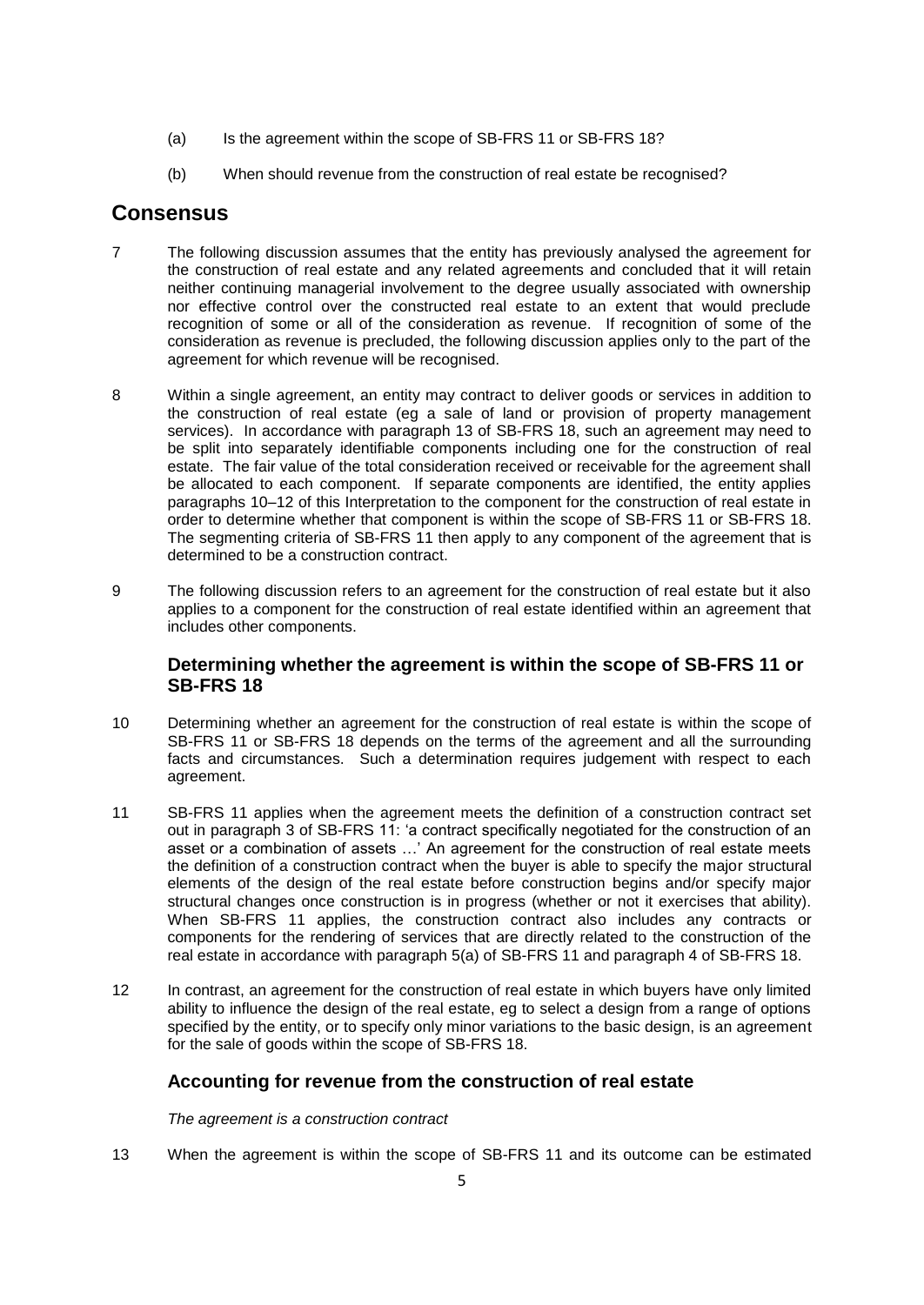reliably, the entity shall recognise revenue by reference to the stage of completion of the contract activity in accordance with SB-FRS 11.

14 The agreement may not meet the definition of a construction contract and therefore be within the scope of SB-FRS 18. In this case, the entity shall determine whether the agreement is for the rendering of services or for the sale of goods.

#### *The agreement is an agreement for the rendering of services*

15 If the entity is not required to acquire and supply construction materials, the agreement may be only an agreement for the rendering of services in accordance with SB-FRS 18. In this case, if the criteria in paragraph 20 of SB-FRS 18 are met, SB-FRS 18 requires revenue to be recognised by reference to the stage of completion of the transaction using the percentage of completion method. The requirements of SB-FRS 11 are generally applicable to the recognition of revenue and the associated expenses for such a transaction (SB-FRS 18 paragraph 21).

#### *The agreement is an agreement for the sale of goods*

- 16 If the entity is required to provide services together with construction materials in order to perform its contractual obligation to deliver the real estate to the buyer, the agreement is an agreement for the sale of goods and the criteria for recognition of revenue set out in paragraph 14 of SB-FRS 18 apply.
- 17 The entity may transfer to the buyer control and the significant risks and rewards of ownership of the work in progress in its current state as construction progresses. In this case, if all the criteria in paragraph 14 of SB-FRS 18 are met continuously as construction progresses, the entity shall recognise revenue by reference to the stage of completion using the percentage of completion method. The requirements of SB-FRS 11 are generally applicable to the recognition of revenue and the associated expenses for such a transaction.
- 18 The entity may transfer to the buyer control and the significant risks and rewards of ownership of the real estate in its entirety at a single time (eg at completion, upon or after delivery). In this case, the entity shall recognise revenue only when all the criteria in paragraph 14 of SB-FRS 18 are satisfied.
- 19 When the entity is required to perform further work on real estate already delivered to the buyer, it shall recognise a liability and an expense in accordance with paragraph 19 of SB-FRS 18. The liability shall be measured in accordance with SB-FRS 37. When the entity is required to deliver further goods or services that are separately identifiable from the real estate already delivered to the buyer, it would have identified the remaining goods or services as a separate component of the sale, in accordance with paragraph 8 of this Interpretation.

#### **Disclosures**

- 20 When an entity recognises revenue using the percentage of completion method for agreements that meet all the criteria in paragraph 14 of SB-FRS 18 continuously as construction progresses (see paragraph 17 of the Interpretation), it shall disclose:
	- (a) how it determines which agreements meet all the criteria in paragraph 14 of SB-FRS 18 continuously as construction progresses;
	- (b) the amount of revenue arising from such agreements in the period; and
	- (c) the methods used to determine the stage of completion of agreements in progress.
- 21 For the agreements described in paragraph 20 that are in progress at the reporting date, the entity shall also disclose: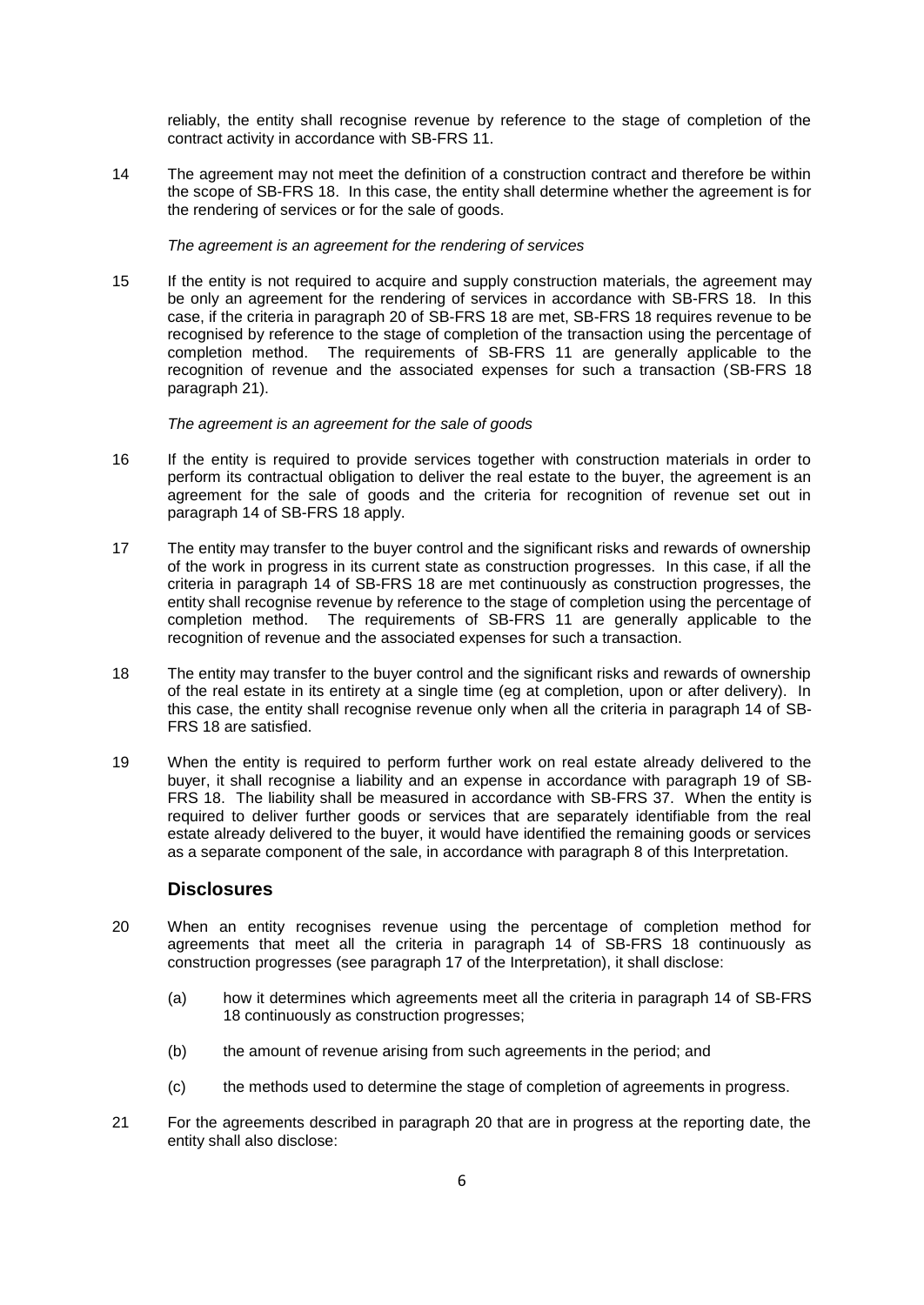- (a) the aggregate amount of costs incurred and recognised profits (less recognised losses) to date; and
- (b) the amount of advances received.

### **Amendments to the appendix to SB-FRS 18**

- 22 This Interpretation supersedes the real estate guidance (Example 9) in the appendix to SB-FRS 18.
- 23 The appendix to SB-FRS 18 is amended as described below.

All of the text under the heading '9 *Real estate sales*.' is deleted.

New text is inserted under the heading as follows:

'This example has been superseded by INT SB-FRS 115 *Agreements for the Construction of Real Estate*.'

#### **Effective date and transition**

- 24 An entity shall apply this Interpretation for annual periods beginning on or after 1 January 2011. Earlier application is permitted. If an entity applies the Interpretation for a period beginning before 1 January 2011, it shall disclose that fact.
- 25 Changes in accounting policy shall be accounted for retrospectively in accordance with SB-FRS 8.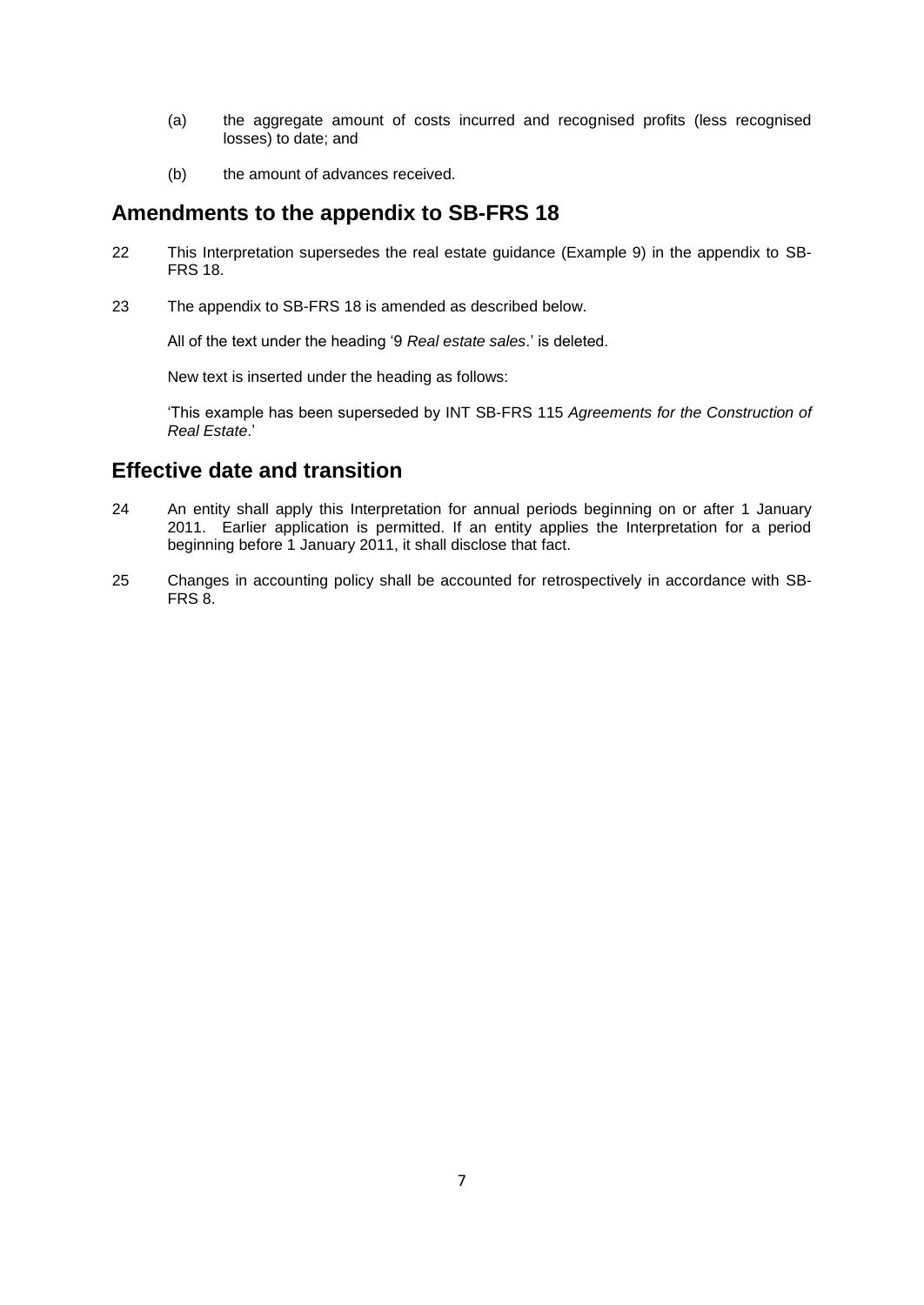#### **Information note**

#### **Analysis of a single agreement for the construction of real estate**

*This note accompanies, but is not part of, INT SB-FRS 115.* 

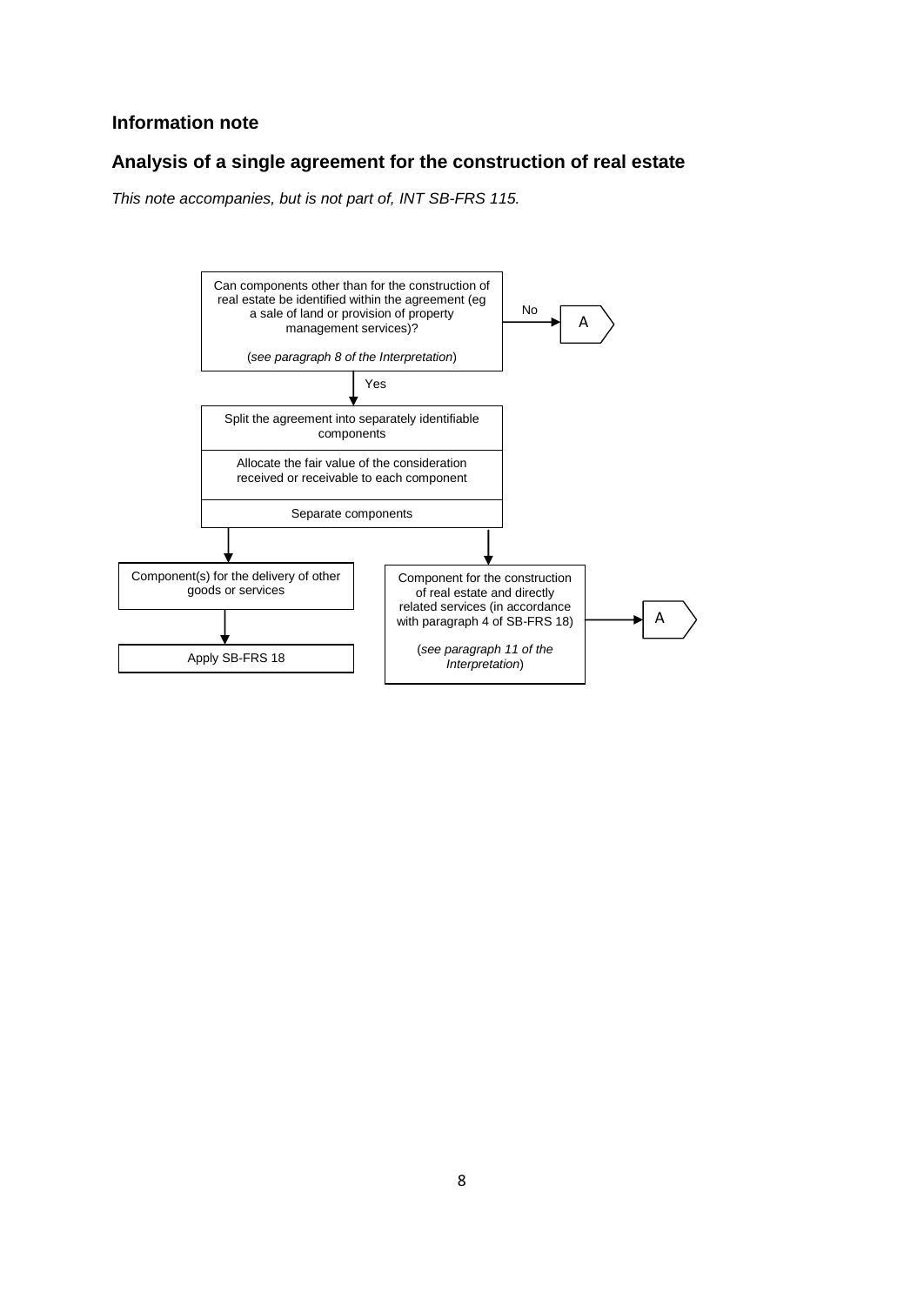

- \* The construction contract may need to be segmented in accordance with paragraph 8 of SB-FRS 11
- † Directly related services may need to be separated in accordance with paragraph 13 of SB-FRS 18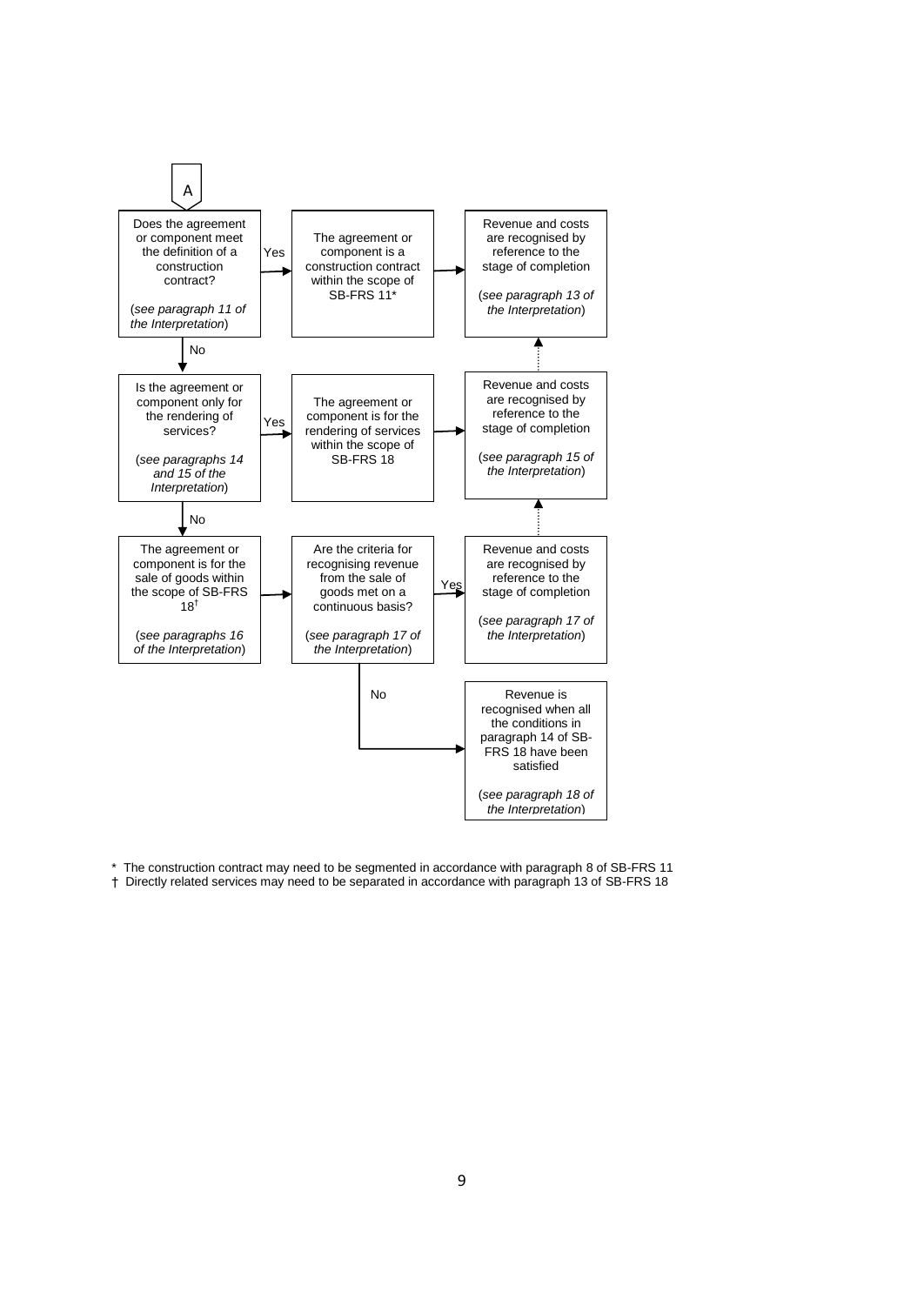## **Illustrative examples**

*These examples accompany, but are not part of, INT SB-FRS 115.* 

## **Example 1**

- IE1 An entity buys a plot of land for the construction of commercial real estate. It designs an office block to build on the land and submits the designs to planning authorities in order to obtain building permission. The entity markets the office block to potential tenants and signs conditional lease agreements. The entity markets the office block to potential buyers and signs with one of them a conditional agreement for the sale of land and the construction of the office block. The buyer cannot put the land or the incomplete office block back to the entity. The entity receives the building permission and all agreements become unconditional. The entity is given access to the land in order to undertake the construction and then constructs the office block.
- IE2 In this illustrative example, the agreement should be separated into two components: a component for the sale of land and a component for the construction of the office block. The component for the sale of land is a sale of goods within the scope of SB-FRS 18.
- IE3 Because all the major structural decisions were made by the entity and were included in the designs submitted to the planning authorities before the buyer signed the conditional agreement, it is assumed that there will be no major change in the designs after the construction has begun. Consequently, the component for the construction of the office block is not a construction contract and is within the scope of SB-FRS 18. The facts, including that the construction takes place on land the buyer owns before construction begins and that the buyer cannot put the incomplete office block back to the entity, indicate that the entity transfers to the buyer control and the significant risks and rewards of ownership of the work in progress in its current state as construction progresses. Therefore, if all the criteria in paragraph 14 of SB-FRS 18 are met continuously as construction progresses, the entity recognises revenue from the construction of the office block by reference to the stage of completion using the percentage of completion method.
- IE4 Alternatively, assume that the construction of the office block started before the entity signed the agreement with the buyer. In that event, the agreement should be separated into three components: a component for the sale of land, a component for the partially constructed office block and a component for the construction of the office block. The entity should apply the recognition criteria separately to each component. Assuming that the other facts remain unchanged, the entity recognises revenue from the component for the construction of the office block by reference to the stage of completion using the percentage of completion method as explained in paragraph IE3.
- IE5 In this example, the sale of land is determined to be a separately identifiable component from the component for the construction of real estate. However, depending on facts and circumstances, the entity may conclude that such a component is not separately identifiable. For example, in some jurisdictions, a condominium is legally defined as the absolute ownership of a unit based on a legal description of the airspace the unit actually occupies, plus an undivided interest in the ownership of the common elements (that includes the land and actual building itself, all the driveways, parking, lifts, outside hallways, recreation and landscaped areas) that are owned jointly with the other condominium unit owners. In this case, the undivided interest in the ownership of the common elements does not give the buyer control and the significant risks and rewards of the land itself. Indeed, the right to the unit itself and the interest in the common elements are not separable.

## **Example 2**

IE6 An entity is developing residential real estate and starts marketing individual units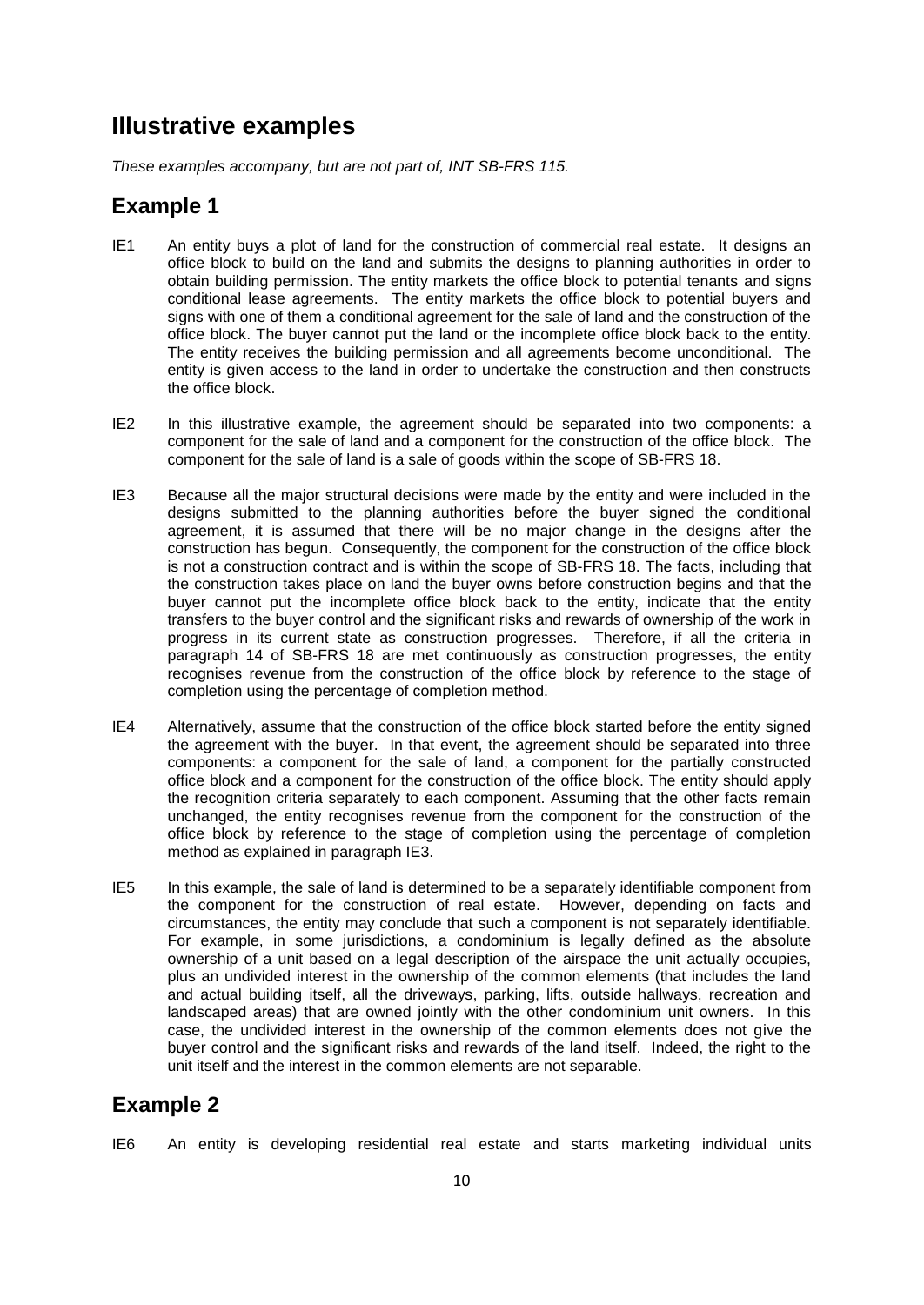(apartments) while construction is still in progress. Buyers enter into a binding sale agreement that gives them the right to acquire a specified unit when it is ready for occupation. They pay a deposit that is refundable only if the entity fails to deliver the completed unit in accordance with the contracted terms. Buyers are also required to make progress payments between the time of the initial agreement and contractual completion. The balance of the purchase price is paid only on contractual completion, when buyers obtain possession of their unit. Buyers are able to specify only minor variations to the basic design but they cannot specify or alter major structural elements of the design of their unit. In the jurisdiction, no rights to the underlying real estate asset transfer to the buyer other than through the agreement. Consequently, the construction takes place regardless of whether sale agreements exist.

- IE7 In this illustrative example, the terms of the agreement and all the surrounding facts and circumstances indicate that the agreement is not a construction contract. The agreement is a forward contract that gives the buyer an asset in the form of a right to acquire, use and sell the completed real estate at a later date and an obligation to pay the purchase price in accordance with its terms. Although the buyer might be able to transfer its interest in the forward contract to another party, the entity retains control and the significant risks and rewards of ownership of the work in progress in its current state until the completed real estate is transferred. Therefore, revenue should be recognised only when all the criteria in paragraph 14 of SB-FRS 18 are met (at completion in this example).
- IE8 Alternatively, assume that, in the jurisdiction, the law requires the entity to transfer immediately to the buyer ownership of the real estate in its current state of completion and that any additional construction becomes the property of the buyer as construction progresses. The entity would need to consider all the terms of the agreement to determine whether this change in the timing of the transfer of ownership means that the entity transfers to the buyer control and the significant risks and rewards of ownership of the work in progress in its current state as construction progresses. For example, the fact that if the agreement is terminated before construction is complete, the buyer retains the work in progress and the entity has the right to be paid for the work performed, might indicate that control is transferred along with ownership. If it does, and if all the criteria in paragraph 14 of SB-FRS 18 are met continuously as construction progresses, the entity recognises revenue by reference to the stage of completion using the percentage of completion method taking into account the stage of completion of the whole building and the agreements signed with individual buyers.

### **Example 3**

- IE9 Determining whether the entity will retain neither continuing managerial involvement to the degree usually associated with ownership nor effective control over the constructed real estate to an extent that would preclude recognition of some or all of the consideration as revenue depends on the terms of the agreement and all the surrounding facts and circumstances. Such a determination requires judgement. The Interpretation assumes the entity has reached the conclusion that it is appropriate to recognise revenue from the agreement and discusses how to determine the appropriate pattern of revenue recognition.
- IE10 Agreements for the construction of real estate may include such a degree of continuing managerial involvement by the entity undertaking the construction that control and the significant risks and rewards of ownership are not transferred even when construction is complete and the buyer obtains possession. Examples are agreements in which the entity guarantees occupancy of the property for a specified period, or guarantees a return on the buyer's investment for a specified period. In such circumstances, recognition of revenue may be delayed or precluded altogether.
- IE11 Agreements for the construction of real estate may give the buyer a right to take over the work in progress (albeit with a penalty) during construction, eg to engage a different entity to complete the construction. This fact, along with others, may indicate that the entity transfers to the buyer control of the work in progress in its current state as construction progresses. The entity that undertakes the construction of real estate will have access to the land and the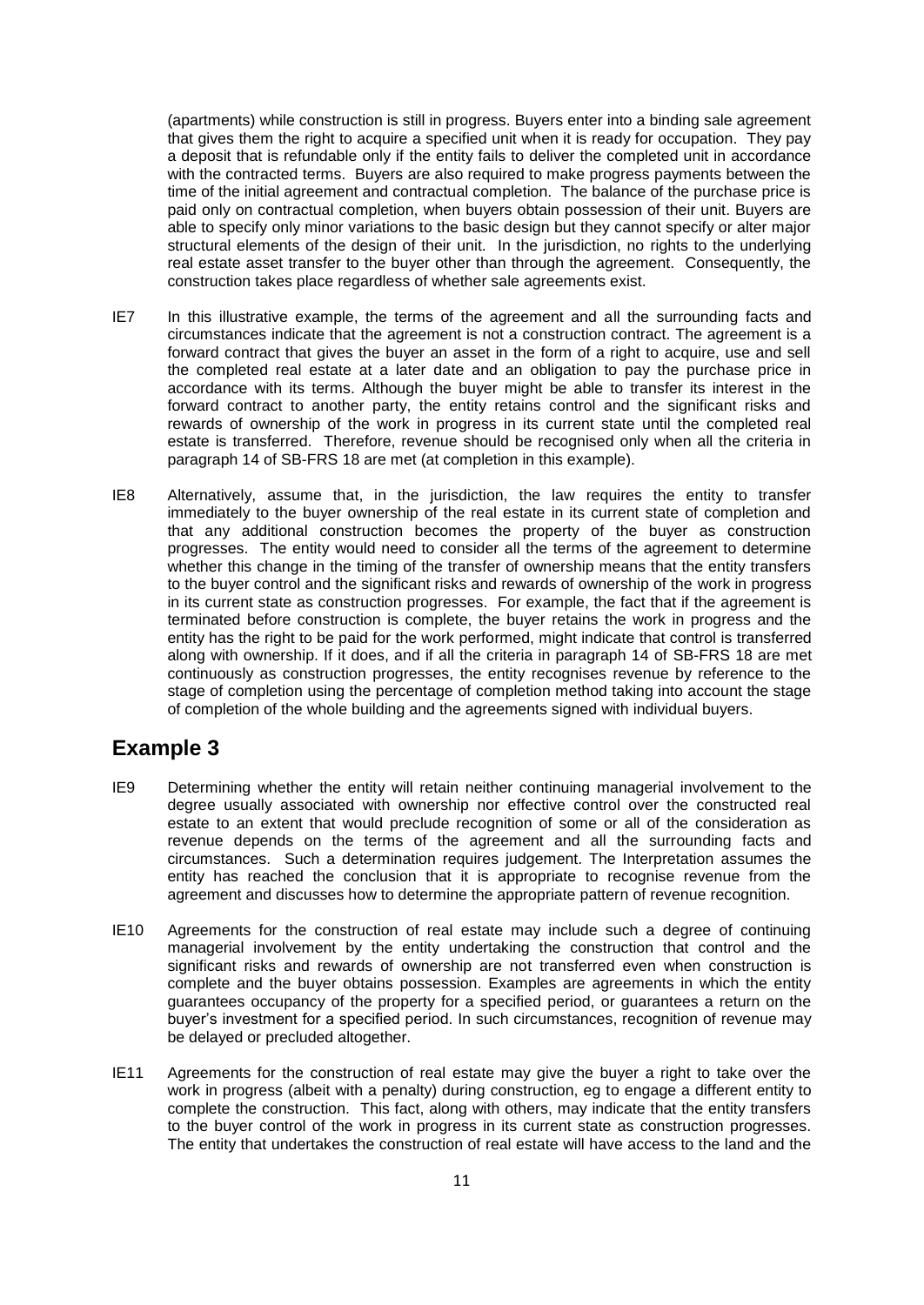work in progress in order to perform its contractual obligation to deliver to the buyer completed real estate. If control of the work in process is transferred continuously, that access does not necessarily imply that the entity undertaking the construction retains continuing managerial involvement with the real estate to the degree usually associated with ownership to an extent that would preclude recognition of some or all of the consideration as revenue. The entity may have control over the activities related to the performance of its contractual obligation but not over the real estate itself.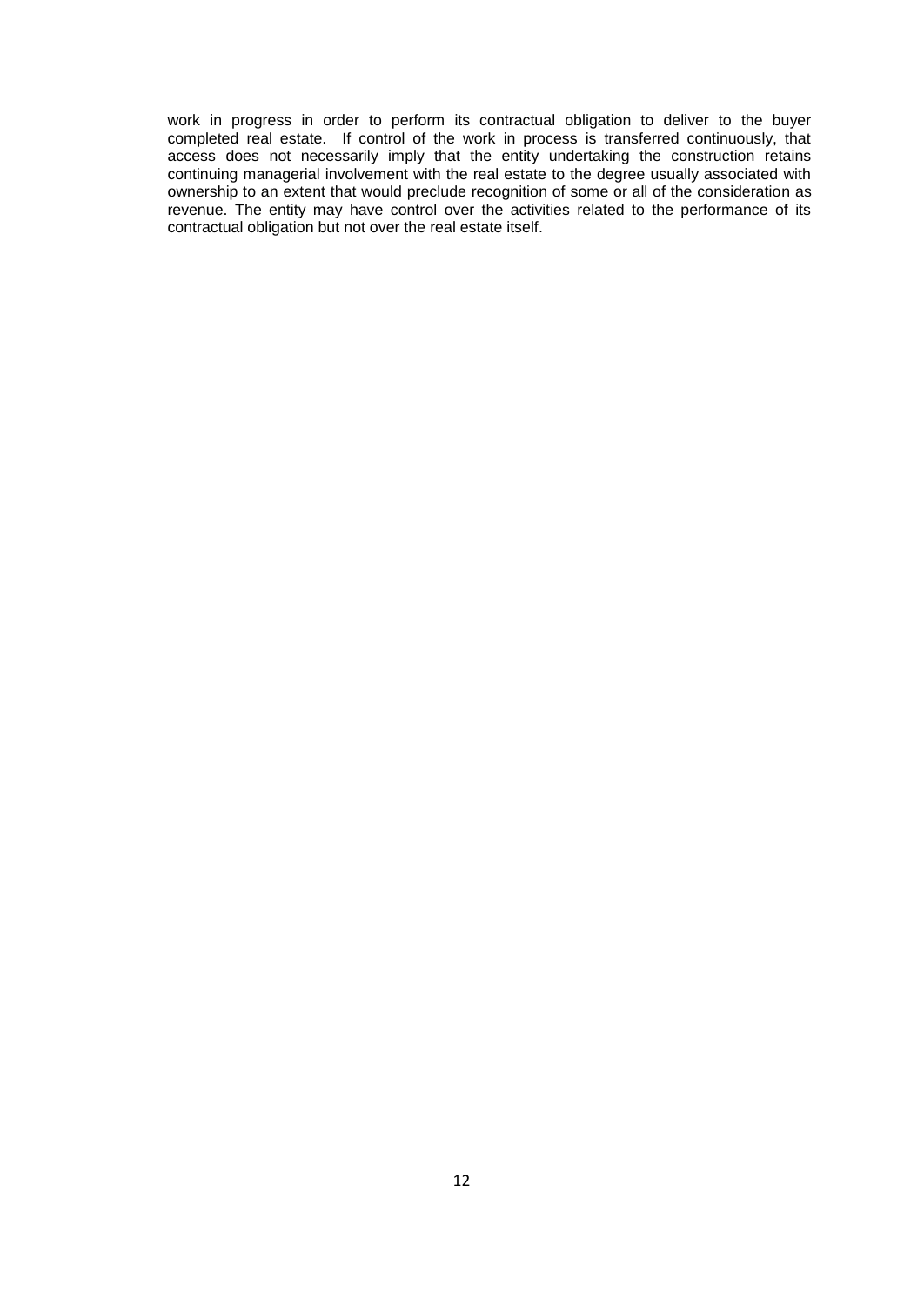### **Exposure Draft: INT SB-FRS 115 Agreements for the Construction of Real Estate**

### **Accompanying Note on Application of INT FRS 115 in Singapore**

*This accompanying note is an integral part of INT FRS 115 and is issued by Accounting Standards Council ("Council"). This accompanying note is issued as part of ED INT SB-FRS 115 for comments on statutory boards on the application of the equivalent INT FRS 115 as issued by the Council.*

#### **Introduction**

1 This note takes into account the legal framework in Singapore that is directly relevant to the application of INT FRS 115 in Singapore and summarises the Council's considerations in reaching its consensus on the accounting treatment for the sale of uncompleted residential properties "off-plan".

#### **Scope**

2 The scope deals with the accounting treatment for revenue and associated expenses by housing developers who develop more than 4 units of private residential properties in Singapore for sale prior to completion<sup>1</sup> of the properties. These developers are regulated under the Singapore Housing Developers (Control and Licensing) Act (Chapter 130) (the "Act") and use the standard form of the sale and purchase agreement<sup>2</sup> (the "SPA") prescribed in Form D for landed properties and Form E for strata-titled properties of the schedule to the Housing Developers Rules, with each unit sold intended to comprise a lot in a land title plan for landed properties and strata title plan for strata-titled properties. Such a unit sold is referred to as "uncompleted property unit". Such sales are referred to as "standard residential property sales".

#### **Issue**

1

3 The issue is whether standard residential property sales result in the transfer to the purchasers the control and the significant risks and rewards of ownership of the uncompleted property units in their current state as construction progresses, so that the developer should recognise revenue for such sales by reference to the stage of completion using the percentage of completion method.

 $<sup>1</sup>$  This refers to the issue of Certificate of Statutory Completion and individual legal titles for the housing units.</sup> <sup>2</sup> Any amendment, deletion or alteration to the standard SPA can only be effected with the approval of the Controller of Housing.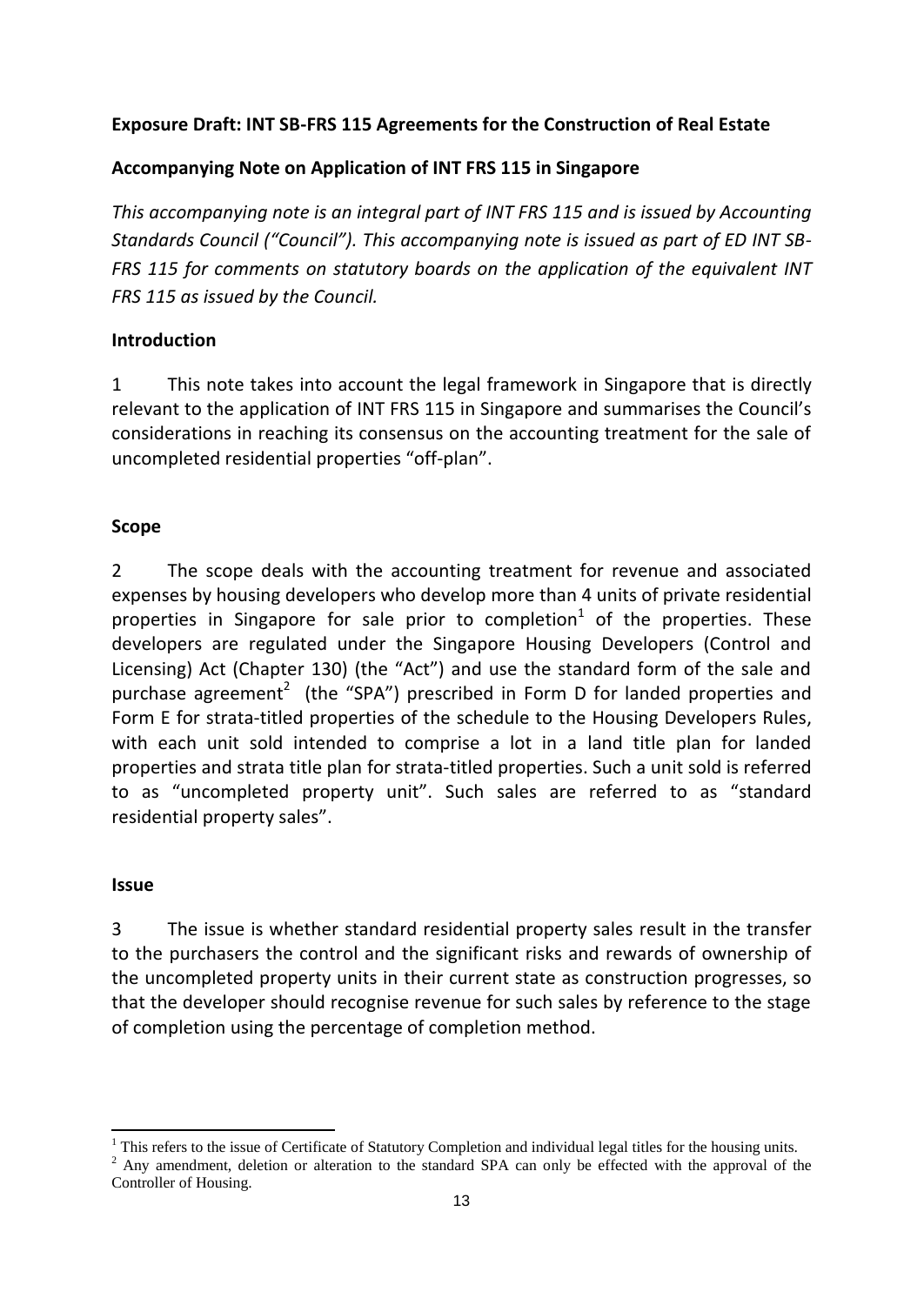## **Consensus**

4 The five criteria set out in FRS 18.14, in the context of standard residential property sales, are analysed in turn below.

*Whether the developer has transferred to the purchaser the significant risks and rewards of ownership of the uncompleted property units - FRS18.14(a)*

5 The Council noted that no housing development<sup>3</sup> ("development") shall be carried out or undertaken in Singapore except by a housing developer who or which is in possession of a licence in writing from the Controller of Housing authorising it to do so. This point together with the various powers vested with the Controller of Housing and the Minister under the Act, underscore the legislative intent to protect the rights of the purchaser of an uncompleted property unit. The provisions in the Act are necessary to protect the rights of the purchaser and justify the basis that the risks of an uncompleted property unit accrue to the purchaser.

6 Standard residential property sales can result in the transfer of the significant risks and rewards of ownership from the time that the SPA is executed, as the purchaser acquires beneficial ownership of the uncompleted property unit. Such beneficial ownership entitles the purchaser to the rewards of ownership such as the ability to sell the purchaser's beneficial ownership of the uncompleted property unit to another party, with the gain or loss from such a sale being retained by the purchaser. The purchaser is unable to rescind the standard SPA if the developer does not satisfy its obligations and the Council noted that in this regard, the developer passes the risk of ownership to the purchaser upon the execution of the SPA.

7 The developer similarly passes to the purchaser the risks of ownership such as a progressive instalment payment schedule that is designed to progressively match and pay for the contracted purchase price of the uncompleted property unit as the construction progresses. The payment schedule as specified in the standard SPA is also systematically aligned to the stage of completion certified by a qualified person as defined under section 2(1) of the Building Control Act (Chapter 29) (i.e. 30% of the purchase price would be paid to date which is aligned to the completion of the foundation work of the uncompleted property unit etc.).

8 Downward price changes in the market value of the uncompleted property unit sold to the purchaser will not be borne by the developer. The progressive payments by the purchaser represent a payment for an appropriate proportion of

**.** 

 $3$  As defined under section 2 of the Act.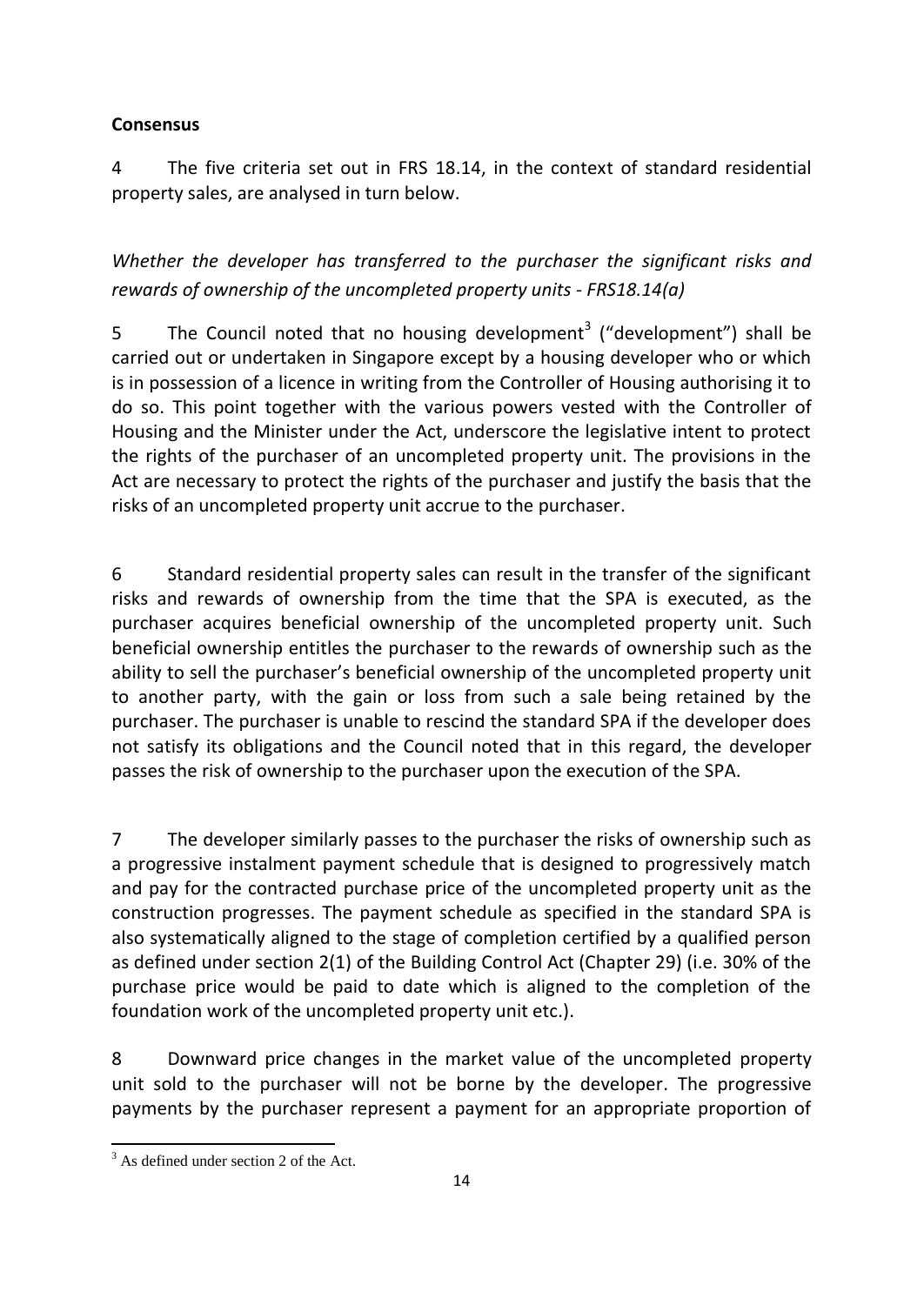the contracted purchase price based on the stage of completion at the date of each of the pre-specified payment intervals.

9 The purchase of an uncompleted property unit exposes the purchaser to losses from the risk of a failure by the developer to complete the property, with the loss of the amounts he has paid to date. The Council noted that the risk of default is mitigated by a requirement in the Act for the developer to operate a separate project account for the development with a bank or finance company.

10 The types of monies to be deposited into and withdrawn from the project account are set out in the Housing Developers (Project Account) Rules. These rules are designed to ensure that monies paid by purchasers in each development are segregated, and utilised only for designated types of payments that relate to the development. The monies shall not be released unless supported by a certificate from the qualified person in charge of the development or documentary proof that payment is due to be made for that designated purpose. This provides a framework that significantly limits the risks to the purchaser of non-completion of the construction of the property.

11 Based on the above observations, the Council noted that standard residential property sales can result in the transfer of the significant risks and rewards of ownership of the uncompleted property units to the purchaser.

*Whether the developer retains neither continuing managerial involvement to the degree usually associated with ownership nor effective control over the uncompleted property units sold - FRS18.14(b)*

12 As the sale involves an uncompleted property that the developer has obligations to complete, the developer would continue to have involvement in the uncompleted property sold to the purchaser. During the construction period, such managerial involvement on the part of the developer arises from the contractual obligation of the developer to complete construction in accordance with agreed contractual terms.

13 The Council noted that the SPA together with the relevant building approvals set out the specifications of the property that cannot be changed unilaterally by the developer. Similarly, the developer does not have the right of an owner to deal freely with the uncompleted property unit - once sold, that unit cannot be sold by the developer to another party or be substituted by the developer for another unit. The Council noted that there are no major decisions that a developer can make to derive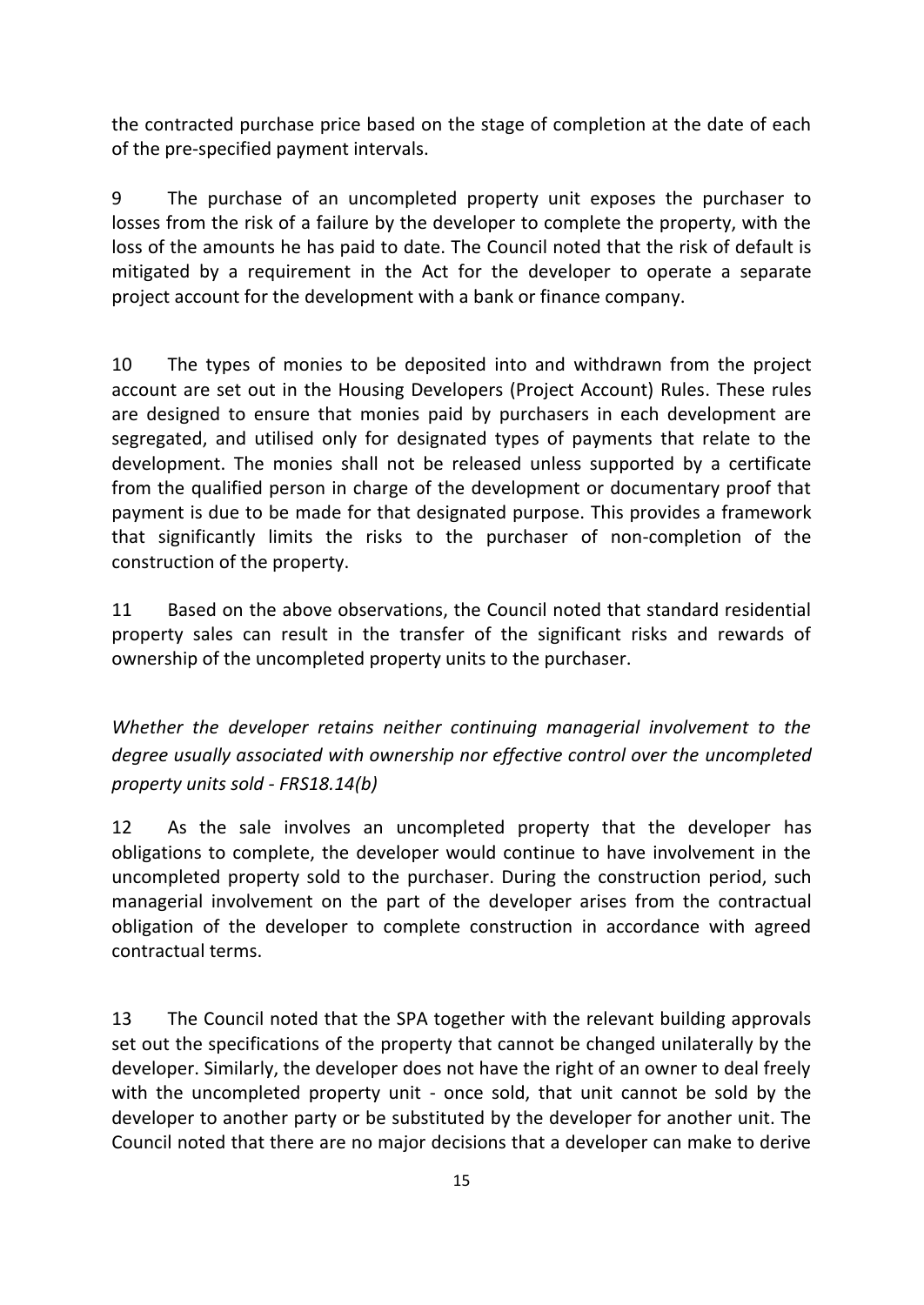ownership benefits, e.g. such as making changes to the specifications and approved plans unless the changes have been approved or are required by the Commissioner of Building Control or any other relevant authority of the uncompleted property.

14 The Council noted that the Act provides, in the event of a developer not meeting its obligations, for the relevant authority to direct the appointment of another developer to carry on the business of the defaulting developer. Such power vested in the Minister underscores the rights of purchasers as owners, since such action is not designed to protect any developer's rights to the property.

15 Based on the above observations, the Council considered that the involvement of the developer is in a managerial capacity acting on behalf of the owners, rather than as an owner and that the developer does not have effective control similar to what an owner would be expected to have.

16 The Council noted that INT FRS 115.17 states that "The entity may transfer to the purchaser control…of the work in progress in its current state as construction progresses." On this point on whether the purchaser obtains control progressively of the uncompleted property unit as construction progresses, the Council has rationalised the concept of control from the dimension of a multi property unit development rather than a single unit property development.

17 The Council noted that absolute control of the uncompleted property unit vests in no one single entity during construction for a multi-unit property development. The standard SPA does not specify that a purchaser is able to take over the uncompleted development during construction (e.g. to engage a different entity to complete the construction). Approaching control from the dimension of a multiunit property development, the purchaser of a single unit cannot unilaterally change the developer during construction. However, the issue of whether collectively all the purchasers are able to change the developer during construction has not been considered because there has been no such precedence in Singapore to date and hence, inappropriate to speculate with regard to the application of INT FRS 115.

18 The Council noted that a purchaser will not be able to alter the major structural elements of the design of the property unit even after completion of construction and hence, the issue of whether the purchaser has this ability during construction is irrelevant to the application of INT FRS 115. However, the Council noted that there have been instances where the purchaser of two adjoining property units had entered into a supplementary SPA with the developer to combine the 2 property units during construction. The Council noted that the purchaser had evidenced the ability to alter the specifications of the purchaser's own uncompleted property unit within the unit's parameters during construction.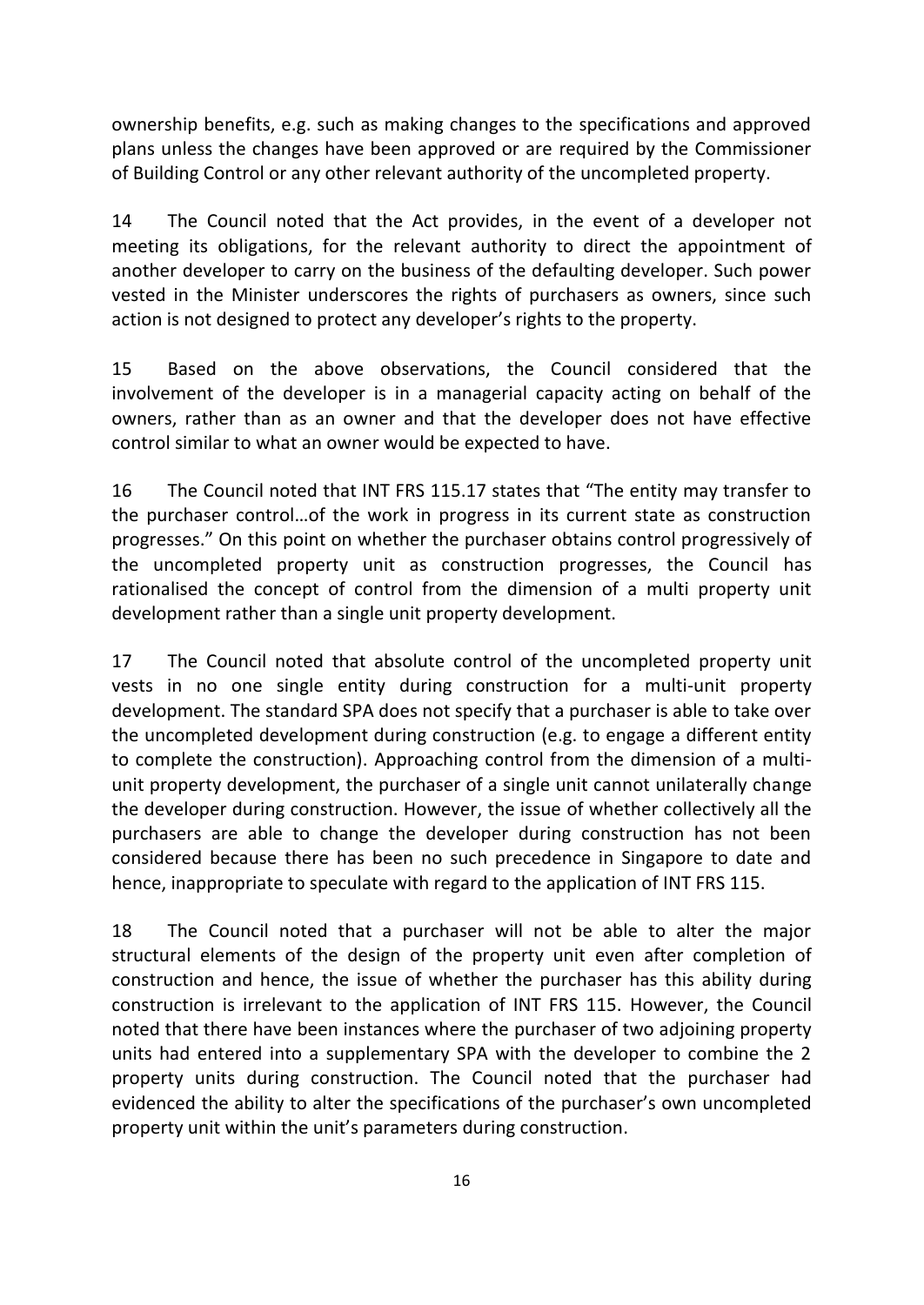19 The Council noted that the control the Controller of Housing has over the uncompleted property unit during its construction is primarily on the control of the project account and not on the uncompleted property unit. His role is predominantly to safeguard the interests of the purchaser by ensuring the SPA is a fair agreement between both parties.

20 Historically, when a developer defaulted during the construction of an uncompleted development, the mortgagee financial institution which financed the development via a loan to the developer secured by the land and the development as mortgage had stepped in to take over the development.

21 The Council noted that the courses of action taken by a mortgagee financial institution included the appointment of a receiver which subsequently completed the development as per the original SPA or sold the underlying land without completing the development. Typically, the courses of actions depended on the stage of completion and the percentage of units sold to date.

22 The Council noted that there was a case where a mortgagee financial institution sold the underlying land to another developer when it took over the development during the foundation stage of completion when none of the units were sold. In another case, the mortgagee financial institution took over the development with 25 out of the 52 units already sold. The underlying land was sold to a new developer with the sale subject to the new developer taking over the obligations of the failed developer under its existing SPAs with the purchasers.

23 The courses of action taken by a mortgagee financial institution or a receiver appointed on an uncompleted development in respect of a developer which had defaulted are ultimately driven by commercial justifications. The historical rate of defaults by developers in Singapore is minimal.

24 Notwithstanding the above courses of action that could be taken by a mortgagee financial institution, the Council noted that the Minister may intervene under the Act to ensure that the rights of the purchasers under the SPA are safeguarded. In addition, the Council noted that a purchaser is able to mortgage the uncompleted property unit to obtain a housing loan to settle the progressive payments.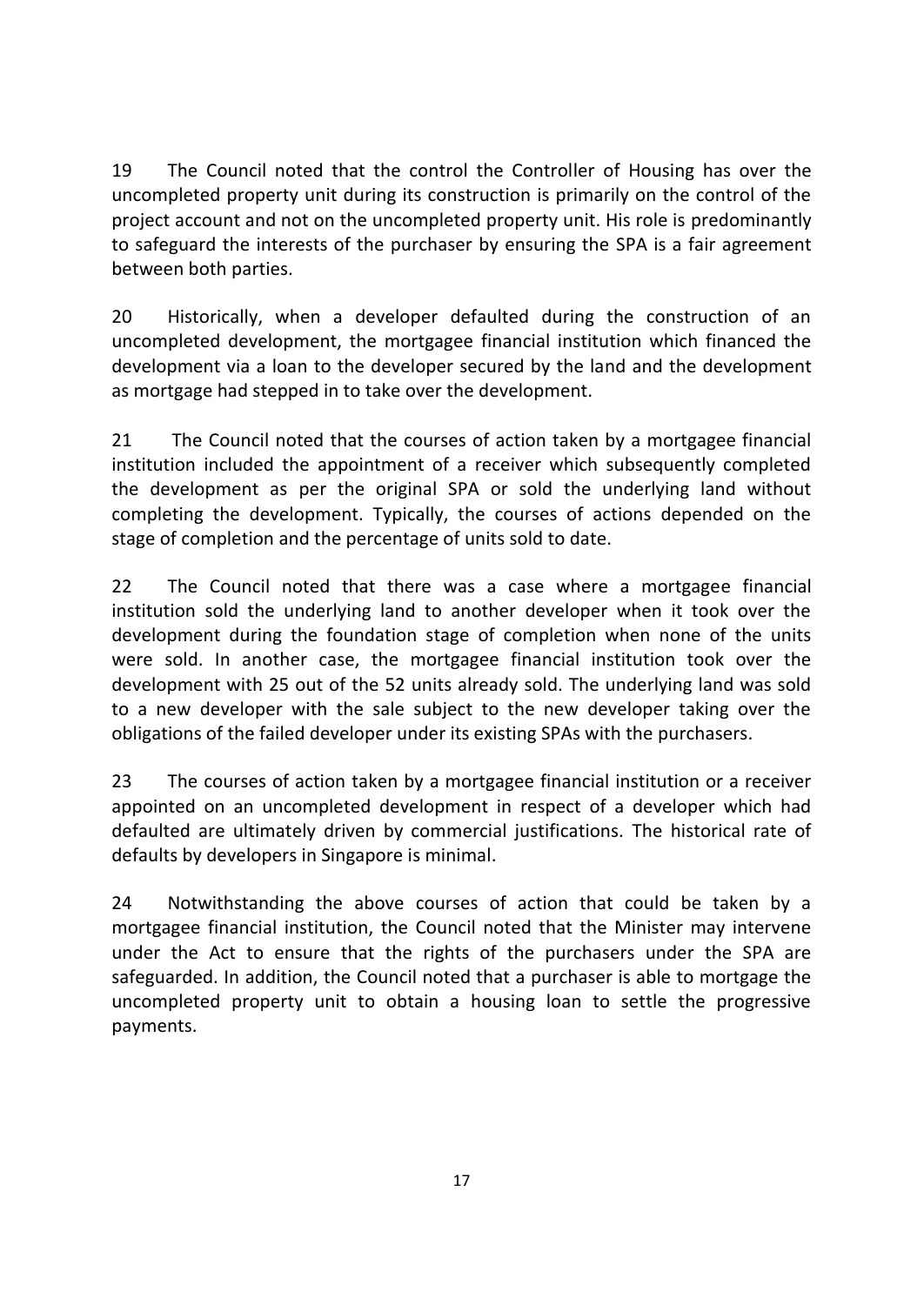25 The Council considered the two alternative scenarios posed in paragraphs IE6 to IE8 of illustrative example 2 accompanying INT FRS 115, the Council noted that legal title of the property unit would only pass to the purchaser upon the completion. The developer would execute a proper conveyance to the purchaser of the property unit and also hand over to the purchaser the title to the property unit, namely the subsidiary strata certificate of title (for a strata-titled property) or the certificate of title (for a landed property). This certificate is an official document issued by the Registrar of Titles stating that the person named in the certificate is the legal owner of the property described in the certificate.

26 To protect the purchaser's interest, the purchaser (i.e. "caveator") may lodge a caveat<sup>4</sup> against the specific uncompleted property unit under section 115(1) of the Land Titles Act (Chapter 157). The caveat is a precautionary step taken by the caveator pending completion of the uncompleted property unit. The caveat also serves as a notice to others that the caveator has an interest in the uncompleted property unit (i.e. an encumbrance).

27 The Council noted that a caveat lodged on an uncompleted property unit can prevent the developer from dealing with the underlying land independently of the caveator. So long as a caveat remains effective, the Registrar of Titles shall not register any dealing which is prohibited by the caveat. Upon lodgment of a transaction which is prohibited by a caveat, the Registrar of Titles shall serve on the caveator a notice of his intention, at the expiration of 30 days from the date of the service of the notice, to register the transaction. The ability of a caveator to be notified and object to another party's registration of a transaction of the underlying land in which a caveat had been lodged earlier, evidences control associated with ownership of the uncompleted property unit.

28 The Council noted that a missing control factor prior to the completion of construction is that the purchaser does not possess physical control of the completed unit. Prior to the transfer of the legal title, the Council noted that there is a progressive alignment of the monies deposited into the project account and the progressive build up and value accretion of the physical property unit that evidences

1

 $4$  A caveat is a legal document lodged at the Singapore Land Authority by someone (known as a "caveator") against a property in which the caveator claims an interest. The Land Titles Act (Chapter 157) allows any person who claims an interest in the property to lodge a caveat. When a caveat is lodged, the Registrar of Titles will notify it against the property. A caveat may be lodged by any party who has an interest in the property and that party is usually a:-

purchaser who has paid a deposit to buy a particular property; or

financial institution which has granted a loan to the owner or the purchaser; or

Central Provident Fund (CPF) Board when CPF funds are released from the owner's or the purchaser's CPF account(s).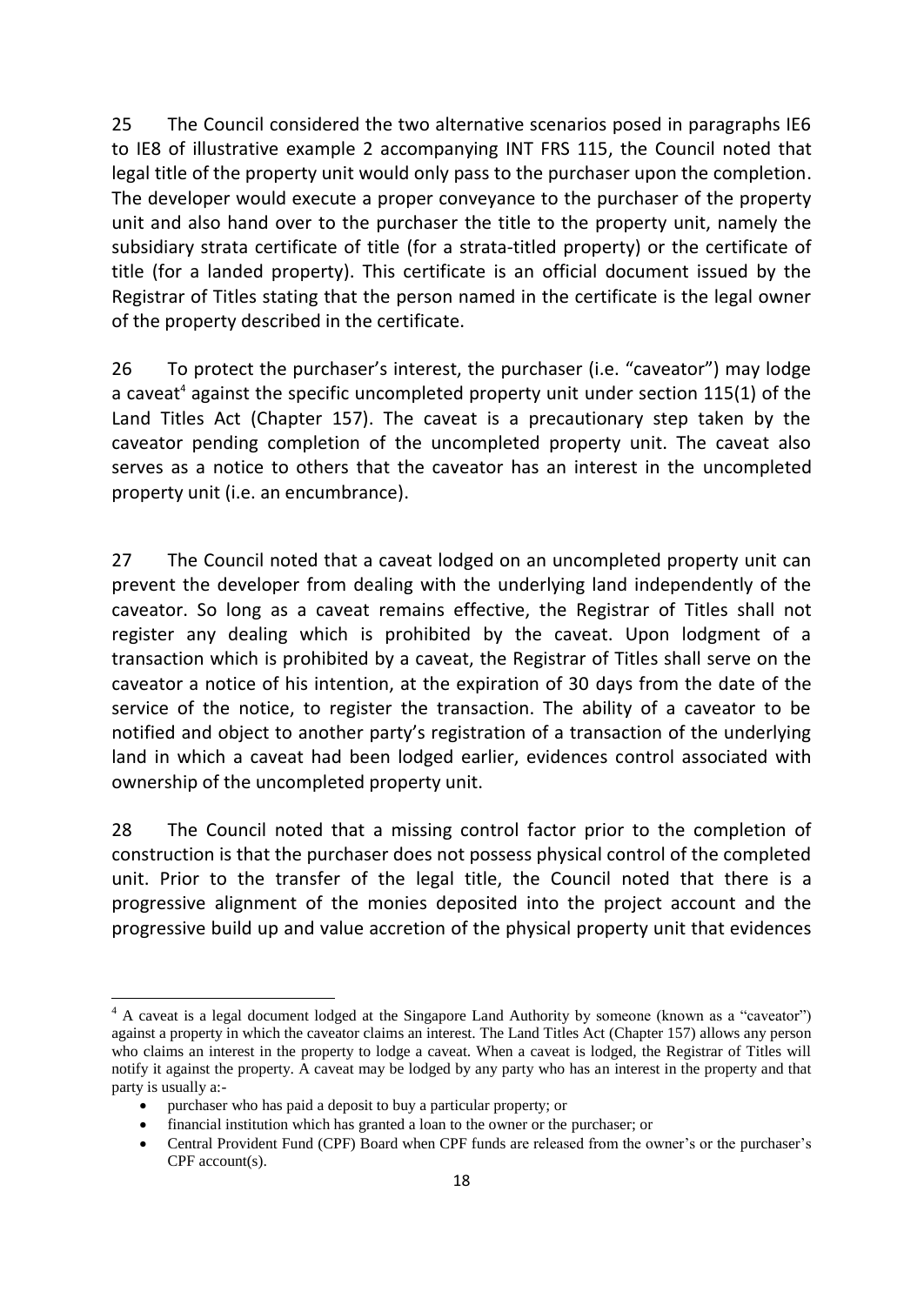that the purchaser progressively accumulates control over the uncompleted property unit as progressive payments are made to the project account.

29 Accordingly, the legal framework and the caveat system in Singapore taken as a whole provide an equitable right of the purchaser over the uncompleted property unit. This together with the project account and the progress payments made by the purchaser, evidences that the purchaser obtains control over the uncompleted property unit as construction progresses. Collectively, the various mechanisms in the legal framework, over and above contractual rights, establish a purchaser's control over the uncompleted property unit. This is reflected in the historically minimal rate of defaults on developments in Singapore.

### *Whether the amount of revenue can be measured reliably - FRS18.14(c)*

30 The Council noted that the considerations relating to the reliability of measurement of revenue should be based on standard accounting principles and require no further consideration for purposes of this note.

## *Whether it is probable that the economic benefits associated with the transaction will flow to the developer - FRS18.14 (d)*

31 The Council considered the issue of whether the regulatory restrictions in the Act on the use of the monies received from purchasers and deposited in the project account poses a significant uncertainty on the ultimate receipt of the sale proceeds. One related argument is that these monies are the property of the purchasers and held in trust on their behalf. The Council noted that the monies are considered as belonging to the developer, notwithstanding the regulatory restrictions, and that the monies are applied towards the payment of construction costs that the developer would otherwise have to finance. The Council also noted that the developer is allowed to withdraw the balances in the project account ahead of the completion of construction if the developer furnishes a banker's guarantee of equivalent amount to the Controller of Housing and has obtained the Controller of Housing's approval.

32 The Council also considered a scenario where sales of uncompleted property units have been made, but there is considerable uncertainty as to the ability of the developer to sell sufficient units and its ability to continue as a going concern. In such a situation, the Council felt that there would be significant doubt as to the eventual completion of the project and realisation of the attributable profit relating to the sales made to date, since the project could result in a loss overall.